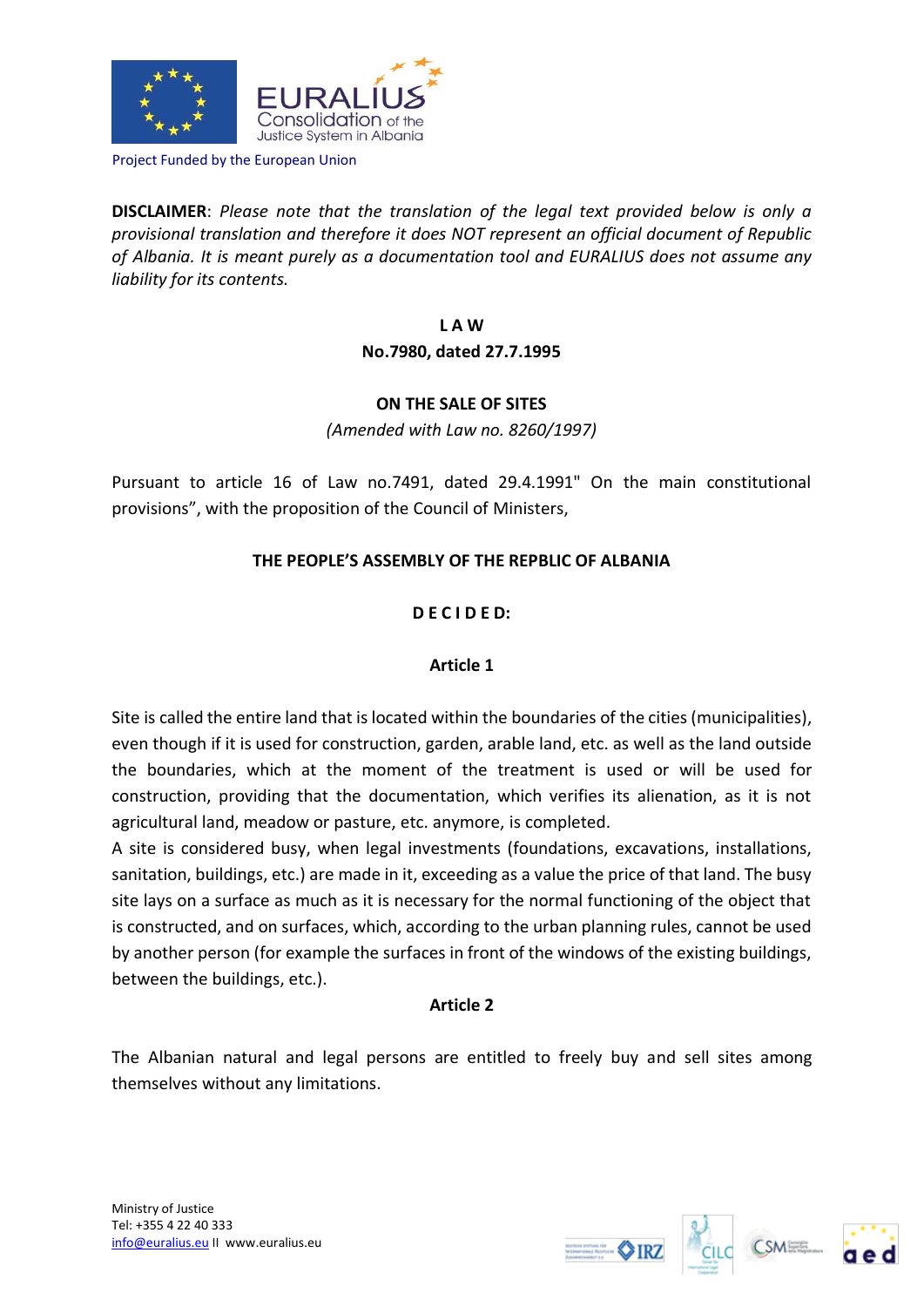#### **Article 3**

Until the physical compensation of the former owners is completed, the transfer of the free sites from a state property to a private property is permitted only in the following cases:

- a- For the construction of the buildings for the vacation of the former owners' residences as well as for the homeless people, constructed by the Housing Authority or other persons.
- b- With the decision of the Council of Ministers for sales, for investments which are very important for the country.

#### **Article 4**

The transition of the busy state property sites to a private property is mandatory, when:

- a. The site is of the objects which are private or that will be privatized. The transition shall be made in the favour of the owners of these objects.
- b. The site shall be used for expansion or reconstructions by private persons who benefit this right from the urban planning prospective, as it is described in the second paragraph of article 1. The transfer shall be made in favour of the owners of the objects that are expanded or restructured.
- c. The site has investments, which have remained unfinished. The transfer shall be made in favour of the owner of the finished object.
- ç. In any other case according to the decisions of the Council of Ministers. All the former owners may use their right for physical compensation to liquidate the sites in the above cases.

### **Article 5**

*(Added with Law No. 8260/1997)*

The foreign natural or legal persons who make or have made investments in the territory of the Republic of Albania, in compliance with Law No. 7764, dated 2.11.1993 "On foreign investments", are entitled to buy a site for investments, state or private property, or the site of the investments that have been made or that are being made.

The foreign natural or legal persons are entitled to buy a site after they have managed to make the investments in compliance with the construction permit, up to a value not smaller than three times the value of the site, according to the stipulation of the Council of Ministers. From the moment of receiving the construction permit until the moment of the transfer of the site in ownership, the foreign natural or legal person pays the rent for using the site. This rent is determined in the contract which stipulates preliminarily the eventual purchase price of the site as well as the time limit until when this price is valid.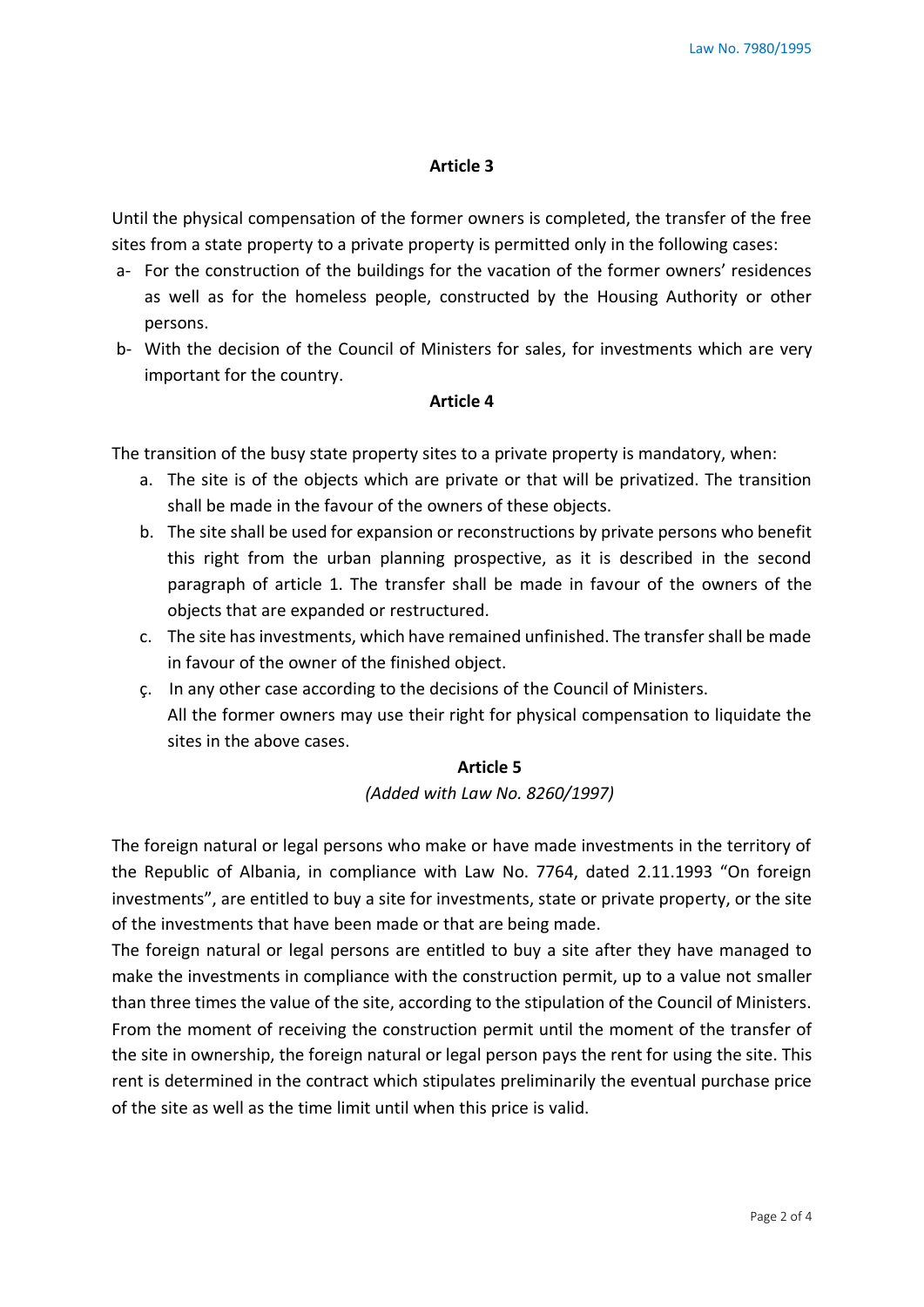The foreign physical or legal persons, who have bought or constructed objects worth three times over the price of their site, are also entitled to buy the site of these objects.

The states or the international organizations, under the same conditions as the Albanian natural or legal persons, are entitled to buy a site which is a private or state property to construct the headquarters of their missions, to buy the site where they have constructed or continue to construct them. Benefiting from this right is done based on reciprocity, where the state, which recognizes the right to the Albanian state, benefits.

#### **Article 6**

The sale or renting the private sites through the Albanian natural or legal persons shall be carried out through a contract according to the provisions of the Civil Code.

## **Article 7**

The sites with museum, archaeological, historical values, the national parks the reservations of the flora and fauna, the sites with special environmental values and the ones of a military character are excluded from the sale for the foreign natural and legal persons.

#### **Article 8**

The sale price of the state sites is determined by the Council of Ministers. The sale price of the private sites is determined with an agreement between the parties.

### **Article 9**

The rent of the state site which is given for use to the foreign natural or legal persons, according to article 5 of this law, shall be determined by the Council of Ministers.

#### **Article 10**

In Law no.7512, dated 10.8.1991 "On the sanctioning and the protection of the private property, of the free initiative of the independent private activities and privatisation", in the second paragraph of article 21, amended with law no. 7653, dated 2312.1992, the second sentence "In special cases, for different investments, the site may be sold to the foreign nationals upon the approval of the People's Assembly", the first paragraph of article 36 of law